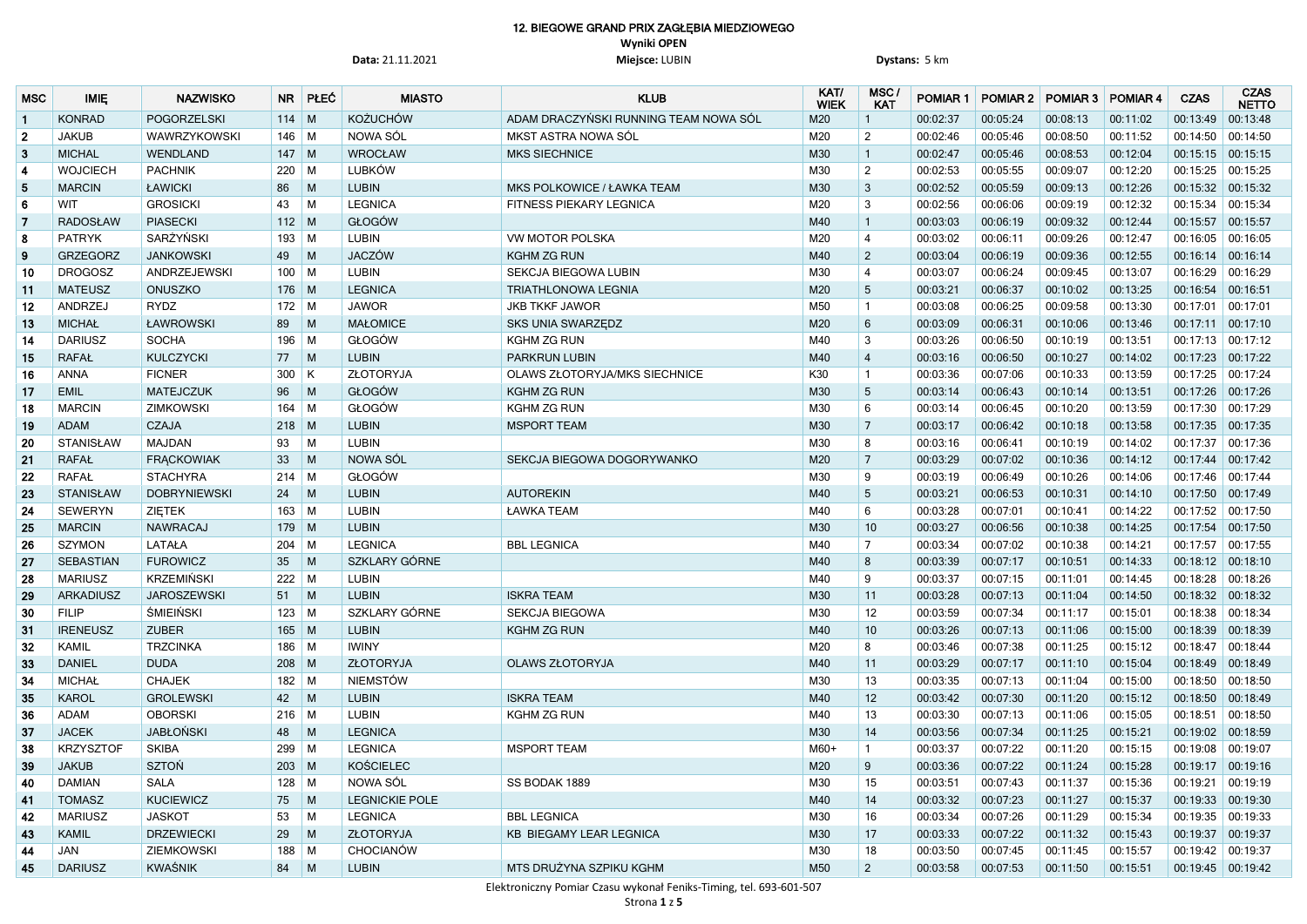#### 12. BIEGOWE GRAND PRIX ZAGŁĘBIA MIEDZIOWEGO **Wyniki OPEN**

**Data:** 21.11.2021 **Miejsce:** LUBIN **Dystans:** 5 km

| <b>MSC</b> | <b>IMIE</b>       | <b>NAZWISKO</b>    | <b>NR</b> | PŁEĆ                    | <b>MIASTO</b>  | <b>KLUB</b>                                                                                                                                                                                                                                                                                                                                                                                                                                                                                                                                                                                                                                                                                                                                                                                                                                                                                                                                                                                                                                                                                                                                                                                                                                                                                                                                                                                                                                                                                                                                                                                                                                                                                                                                                                                                                                                                                                                                                                                                                                                                                                                                                                                                                                                                                                                                                                                                                                                                                                                                                                                                                                                                                                                                                                                                                                                                                                                                                                                                                                                                                                                                                                                                                                                                                                                                                                                                                                                                                                                                                                                                                                                                                                                                                                                                                                                                                                                                                                                                                                                                                                                                                                                                                                                                                                                                                                                                                                                                                                                                                                                                                                                                                                                                                                                                                                                                                                                                                                                                                                                                                                                                                                                                                                                                                                                                                                                                                                                                                                                                                                                                                                                                                                                                                                                                                                                                                                                                                                                                                                                                                                                                                                                                                                                                                                                                                                                                                                                                                                                                                                                                                                                                                                                                                                                                                                                                                                         | KAT/<br><b>WIEK</b> | MSC/<br><b>KAT</b> | <b>POMIAR 1</b> | POMIAR 2 | POMIAR 3 POMIAR 4 |          | <b>CZAS</b>       | <b>CZAS</b><br><b>NETTO</b> |
|------------|-------------------|--------------------|-----------|-------------------------|----------------|---------------------------------------------------------------------------------------------------------------------------------------------------------------------------------------------------------------------------------------------------------------------------------------------------------------------------------------------------------------------------------------------------------------------------------------------------------------------------------------------------------------------------------------------------------------------------------------------------------------------------------------------------------------------------------------------------------------------------------------------------------------------------------------------------------------------------------------------------------------------------------------------------------------------------------------------------------------------------------------------------------------------------------------------------------------------------------------------------------------------------------------------------------------------------------------------------------------------------------------------------------------------------------------------------------------------------------------------------------------------------------------------------------------------------------------------------------------------------------------------------------------------------------------------------------------------------------------------------------------------------------------------------------------------------------------------------------------------------------------------------------------------------------------------------------------------------------------------------------------------------------------------------------------------------------------------------------------------------------------------------------------------------------------------------------------------------------------------------------------------------------------------------------------------------------------------------------------------------------------------------------------------------------------------------------------------------------------------------------------------------------------------------------------------------------------------------------------------------------------------------------------------------------------------------------------------------------------------------------------------------------------------------------------------------------------------------------------------------------------------------------------------------------------------------------------------------------------------------------------------------------------------------------------------------------------------------------------------------------------------------------------------------------------------------------------------------------------------------------------------------------------------------------------------------------------------------------------------------------------------------------------------------------------------------------------------------------------------------------------------------------------------------------------------------------------------------------------------------------------------------------------------------------------------------------------------------------------------------------------------------------------------------------------------------------------------------------------------------------------------------------------------------------------------------------------------------------------------------------------------------------------------------------------------------------------------------------------------------------------------------------------------------------------------------------------------------------------------------------------------------------------------------------------------------------------------------------------------------------------------------------------------------------------------------------------------------------------------------------------------------------------------------------------------------------------------------------------------------------------------------------------------------------------------------------------------------------------------------------------------------------------------------------------------------------------------------------------------------------------------------------------------------------------------------------------------------------------------------------------------------------------------------------------------------------------------------------------------------------------------------------------------------------------------------------------------------------------------------------------------------------------------------------------------------------------------------------------------------------------------------------------------------------------------------------------------------------------------------------------------------------------------------------------------------------------------------------------------------------------------------------------------------------------------------------------------------------------------------------------------------------------------------------------------------------------------------------------------------------------------------------------------------------------------------------------------------------------------------------------------------------------------------------------------------------------------------------------------------------------------------------------------------------------------------------------------------------------------------------------------------------------------------------------------------------------------------------------------------------------------------------------------------------------------------------------------------------------------------------------------------------------------------------------------------------------------------------------------------------------------------------------------------------------------------------------------------------------------------------------------------------------------------------------------------------------------------------------------------------------------------------------------------------------------------------------------------------------------------------------------------------------------------------------------|---------------------|--------------------|-----------------|----------|-------------------|----------|-------------------|-----------------------------|
| 46         | <b>MAREK</b>      | <b>TRZCINKA</b>    | 185       | $\blacksquare$          | <b>IWINY</b>   |                                                                                                                                                                                                                                                                                                                                                                                                                                                                                                                                                                                                                                                                                                                                                                                                                                                                                                                                                                                                                                                                                                                                                                                                                                                                                                                                                                                                                                                                                                                                                                                                                                                                                                                                                                                                                                                                                                                                                                                                                                                                                                                                                                                                                                                                                                                                                                                                                                                                                                                                                                                                                                                                                                                                                                                                                                                                                                                                                                                                                                                                                                                                                                                                                                                                                                                                                                                                                                                                                                                                                                                                                                                                                                                                                                                                                                                                                                                                                                                                                                                                                                                                                                                                                                                                                                                                                                                                                                                                                                                                                                                                                                                                                                                                                                                                                                                                                                                                                                                                                                                                                                                                                                                                                                                                                                                                                                                                                                                                                                                                                                                                                                                                                                                                                                                                                                                                                                                                                                                                                                                                                                                                                                                                                                                                                                                                                                                                                                                                                                                                                                                                                                                                                                                                                                                                                                                                                                                     | M40                 | 15                 | 00:03:55        | 00:07:52 | 00:11:54          | 00:16:01 | 00:19:52          | 00:19:49                    |
| 47         | <b>ARTUR</b>      | <b>KOMANIECKI</b>  | 66        | M                       | <b>LUBIN</b>   | <b>KOMAN</b>                                                                                                                                                                                                                                                                                                                                                                                                                                                                                                                                                                                                                                                                                                                                                                                                                                                                                                                                                                                                                                                                                                                                                                                                                                                                                                                                                                                                                                                                                                                                                                                                                                                                                                                                                                                                                                                                                                                                                                                                                                                                                                                                                                                                                                                                                                                                                                                                                                                                                                                                                                                                                                                                                                                                                                                                                                                                                                                                                                                                                                                                                                                                                                                                                                                                                                                                                                                                                                                                                                                                                                                                                                                                                                                                                                                                                                                                                                                                                                                                                                                                                                                                                                                                                                                                                                                                                                                                                                                                                                                                                                                                                                                                                                                                                                                                                                                                                                                                                                                                                                                                                                                                                                                                                                                                                                                                                                                                                                                                                                                                                                                                                                                                                                                                                                                                                                                                                                                                                                                                                                                                                                                                                                                                                                                                                                                                                                                                                                                                                                                                                                                                                                                                                                                                                                                                                                                                                                        | M40                 | 16                 | 00:03:46        | 00:07:41 | 00:11:50          | 00:15:55 | 00:19:53          | 00:19:50                    |
| 48         | <b>JAROSŁAW</b>   | <b>MATKOWSKI</b>   | 98        | M                       | <b>LUBIN</b>   |                                                                                                                                                                                                                                                                                                                                                                                                                                                                                                                                                                                                                                                                                                                                                                                                                                                                                                                                                                                                                                                                                                                                                                                                                                                                                                                                                                                                                                                                                                                                                                                                                                                                                                                                                                                                                                                                                                                                                                                                                                                                                                                                                                                                                                                                                                                                                                                                                                                                                                                                                                                                                                                                                                                                                                                                                                                                                                                                                                                                                                                                                                                                                                                                                                                                                                                                                                                                                                                                                                                                                                                                                                                                                                                                                                                                                                                                                                                                                                                                                                                                                                                                                                                                                                                                                                                                                                                                                                                                                                                                                                                                                                                                                                                                                                                                                                                                                                                                                                                                                                                                                                                                                                                                                                                                                                                                                                                                                                                                                                                                                                                                                                                                                                                                                                                                                                                                                                                                                                                                                                                                                                                                                                                                                                                                                                                                                                                                                                                                                                                                                                                                                                                                                                                                                                                                                                                                                                                     | M30                 | 19                 | 00:03:38        | 00:07:40 | 00:11:50          | 00:15:44 | 00:19:56 00:19:54 |                             |
| 49         | <b>PRZEMYSLAW</b> | <b>BUDAKIEWICZ</b> | 22        | M                       | <b>CHOJNOW</b> | <b>KGHM ZG RUN</b>                                                                                                                                                                                                                                                                                                                                                                                                                                                                                                                                                                                                                                                                                                                                                                                                                                                                                                                                                                                                                                                                                                                                                                                                                                                                                                                                                                                                                                                                                                                                                                                                                                                                                                                                                                                                                                                                                                                                                                                                                                                                                                                                                                                                                                                                                                                                                                                                                                                                                                                                                                                                                                                                                                                                                                                                                                                                                                                                                                                                                                                                                                                                                                                                                                                                                                                                                                                                                                                                                                                                                                                                                                                                                                                                                                                                                                                                                                                                                                                                                                                                                                                                                                                                                                                                                                                                                                                                                                                                                                                                                                                                                                                                                                                                                                                                                                                                                                                                                                                                                                                                                                                                                                                                                                                                                                                                                                                                                                                                                                                                                                                                                                                                                                                                                                                                                                                                                                                                                                                                                                                                                                                                                                                                                                                                                                                                                                                                                                                                                                                                                                                                                                                                                                                                                                                                                                                                                                  | M40                 | 17                 | 00:03:41        | 00:07:37 | 00:11:47          | 00:15:59 | 00:19:57          | 00:19:55                    |
| 50         | <b>RAFAŁ</b>      | <b>KOWAL</b>       | 69        | M                       | <b>LUBIN</b>   | PEDZĄCE WICHERKI                                                                                                                                                                                                                                                                                                                                                                                                                                                                                                                                                                                                                                                                                                                                                                                                                                                                                                                                                                                                                                                                                                                                                                                                                                                                                                                                                                                                                                                                                                                                                                                                                                                                                                                                                                                                                                                                                                                                                                                                                                                                                                                                                                                                                                                                                                                                                                                                                                                                                                                                                                                                                                                                                                                                                                                                                                                                                                                                                                                                                                                                                                                                                                                                                                                                                                                                                                                                                                                                                                                                                                                                                                                                                                                                                                                                                                                                                                                                                                                                                                                                                                                                                                                                                                                                                                                                                                                                                                                                                                                                                                                                                                                                                                                                                                                                                                                                                                                                                                                                                                                                                                                                                                                                                                                                                                                                                                                                                                                                                                                                                                                                                                                                                                                                                                                                                                                                                                                                                                                                                                                                                                                                                                                                                                                                                                                                                                                                                                                                                                                                                                                                                                                                                                                                                                                                                                                                                                    | M30                 | 20                 | 00:03:48        | 00:07:31 | 00:11:31          | 00:15:31 | 00:20:03 00:19:59 |                             |
| 51         | <b>ANNA</b>       | ZACZYŃSKA-SKIBA    | 298       | $\overline{\mathsf{K}}$ | <b>LEGNICA</b> | <b>MSPORT TEAM</b>                                                                                                                                                                                                                                                                                                                                                                                                                                                                                                                                                                                                                                                                                                                                                                                                                                                                                                                                                                                                                                                                                                                                                                                                                                                                                                                                                                                                                                                                                                                                                                                                                                                                                                                                                                                                                                                                                                                                                                                                                                                                                                                                                                                                                                                                                                                                                                                                                                                                                                                                                                                                                                                                                                                                                                                                                                                                                                                                                                                                                                                                                                                                                                                                                                                                                                                                                                                                                                                                                                                                                                                                                                                                                                                                                                                                                                                                                                                                                                                                                                                                                                                                                                                                                                                                                                                                                                                                                                                                                                                                                                                                                                                                                                                                                                                                                                                                                                                                                                                                                                                                                                                                                                                                                                                                                                                                                                                                                                                                                                                                                                                                                                                                                                                                                                                                                                                                                                                                                                                                                                                                                                                                                                                                                                                                                                                                                                                                                                                                                                                                                                                                                                                                                                                                                                                                                                                                                                  | K40+                |                    | 00:03:51        | 00:07:50 | 00:11:51          | 00:16:00 | 00:20:06 00:20:04 |                             |
| 52         | <b>TOMASZ</b>     | <b>KAKLEWSKI</b>   | $221$ M   |                         | <b>LEGNICA</b> | <b>KGHM ZG RUN</b>                                                                                                                                                                                                                                                                                                                                                                                                                                                                                                                                                                                                                                                                                                                                                                                                                                                                                                                                                                                                                                                                                                                                                                                                                                                                                                                                                                                                                                                                                                                                                                                                                                                                                                                                                                                                                                                                                                                                                                                                                                                                                                                                                                                                                                                                                                                                                                                                                                                                                                                                                                                                                                                                                                                                                                                                                                                                                                                                                                                                                                                                                                                                                                                                                                                                                                                                                                                                                                                                                                                                                                                                                                                                                                                                                                                                                                                                                                                                                                                                                                                                                                                                                                                                                                                                                                                                                                                                                                                                                                                                                                                                                                                                                                                                                                                                                                                                                                                                                                                                                                                                                                                                                                                                                                                                                                                                                                                                                                                                                                                                                                                                                                                                                                                                                                                                                                                                                                                                                                                                                                                                                                                                                                                                                                                                                                                                                                                                                                                                                                                                                                                                                                                                                                                                                                                                                                                                                                  | M40                 | 18                 | 00:03:58        | 00:08:03 | 00:12:12          | 00:16:20 | 00:20:11 00:20:09 |                             |
| 53         | <b>KAMIL</b>      | <b>PROŃKO</b>      | $117$ M   |                         | <b>LEGNICA</b> | <b>DECATHLON LEGNICA</b>                                                                                                                                                                                                                                                                                                                                                                                                                                                                                                                                                                                                                                                                                                                                                                                                                                                                                                                                                                                                                                                                                                                                                                                                                                                                                                                                                                                                                                                                                                                                                                                                                                                                                                                                                                                                                                                                                                                                                                                                                                                                                                                                                                                                                                                                                                                                                                                                                                                                                                                                                                                                                                                                                                                                                                                                                                                                                                                                                                                                                                                                                                                                                                                                                                                                                                                                                                                                                                                                                                                                                                                                                                                                                                                                                                                                                                                                                                                                                                                                                                                                                                                                                                                                                                                                                                                                                                                                                                                                                                                                                                                                                                                                                                                                                                                                                                                                                                                                                                                                                                                                                                                                                                                                                                                                                                                                                                                                                                                                                                                                                                                                                                                                                                                                                                                                                                                                                                                                                                                                                                                                                                                                                                                                                                                                                                                                                                                                                                                                                                                                                                                                                                                                                                                                                                                                                                                                                            | M20                 | 10                 | 00:03:57        | 00:07:57 | 00:12:01          | 00:16:11 | 00:20:11 00:20:07 |                             |
| 54         | <b>MICHAŁ</b>     | <b>CZARNECKI</b>   | $173$ M   |                         | <b>JAWOR</b>   | <b>JKB TKKF JAWOR</b>                                                                                                                                                                                                                                                                                                                                                                                                                                                                                                                                                                                                                                                                                                                                                                                                                                                                                                                                                                                                                                                                                                                                                                                                                                                                                                                                                                                                                                                                                                                                                                                                                                                                                                                                                                                                                                                                                                                                                                                                                                                                                                                                                                                                                                                                                                                                                                                                                                                                                                                                                                                                                                                                                                                                                                                                                                                                                                                                                                                                                                                                                                                                                                                                                                                                                                                                                                                                                                                                                                                                                                                                                                                                                                                                                                                                                                                                                                                                                                                                                                                                                                                                                                                                                                                                                                                                                                                                                                                                                                                                                                                                                                                                                                                                                                                                                                                                                                                                                                                                                                                                                                                                                                                                                                                                                                                                                                                                                                                                                                                                                                                                                                                                                                                                                                                                                                                                                                                                                                                                                                                                                                                                                                                                                                                                                                                                                                                                                                                                                                                                                                                                                                                                                                                                                                                                                                                                                               | M30                 | 21                 | 00:04:08        | 00:08:05 | 00:12:08          | 00:16:19 | 00:20:12 00:20:06 |                             |
| 55         | <b>MICHAŁ</b>     | <b>BŁASZCZYK</b>   | $175$ M   |                         | <b>LEGNICA</b> | <b>TRIATHLONOWA LEGNIA</b>                                                                                                                                                                                                                                                                                                                                                                                                                                                                                                                                                                                                                                                                                                                                                                                                                                                                                                                                                                                                                                                                                                                                                                                                                                                                                                                                                                                                                                                                                                                                                                                                                                                                                                                                                                                                                                                                                                                                                                                                                                                                                                                                                                                                                                                                                                                                                                                                                                                                                                                                                                                                                                                                                                                                                                                                                                                                                                                                                                                                                                                                                                                                                                                                                                                                                                                                                                                                                                                                                                                                                                                                                                                                                                                                                                                                                                                                                                                                                                                                                                                                                                                                                                                                                                                                                                                                                                                                                                                                                                                                                                                                                                                                                                                                                                                                                                                                                                                                                                                                                                                                                                                                                                                                                                                                                                                                                                                                                                                                                                                                                                                                                                                                                                                                                                                                                                                                                                                                                                                                                                                                                                                                                                                                                                                                                                                                                                                                                                                                                                                                                                                                                                                                                                                                                                                                                                                                                          | M20                 | 11                 | 00:03:53        | 00:07:33 | 00:11:49          | 00:16:05 | 00:20:12 00:20:09 |                             |
| 56         | <b>KRZYSZTOF</b>  | <b>HERNIK</b>      | 191       | $\blacksquare$          | <b>LEGNICA</b> |                                                                                                                                                                                                                                                                                                                                                                                                                                                                                                                                                                                                                                                                                                                                                                                                                                                                                                                                                                                                                                                                                                                                                                                                                                                                                                                                                                                                                                                                                                                                                                                                                                                                                                                                                                                                                                                                                                                                                                                                                                                                                                                                                                                                                                                                                                                                                                                                                                                                                                                                                                                                                                                                                                                                                                                                                                                                                                                                                                                                                                                                                                                                                                                                                                                                                                                                                                                                                                                                                                                                                                                                                                                                                                                                                                                                                                                                                                                                                                                                                                                                                                                                                                                                                                                                                                                                                                                                                                                                                                                                                                                                                                                                                                                                                                                                                                                                                                                                                                                                                                                                                                                                                                                                                                                                                                                                                                                                                                                                                                                                                                                                                                                                                                                                                                                                                                                                                                                                                                                                                                                                                                                                                                                                                                                                                                                                                                                                                                                                                                                                                                                                                                                                                                                                                                                                                                                                                                                     | M30                 | 22                 | 00:03:54        | 00:07:49 | 00:11:53          | 00:16:12 | 00:20:12 00:20:07 |                             |
| 57         | <b>MACIEJ</b>     | <b>KWIECIEŃ</b>    | 85        | M                       | <b>LEGNICA</b> | <b>BBL LEGNICA</b>                                                                                                                                                                                                                                                                                                                                                                                                                                                                                                                                                                                                                                                                                                                                                                                                                                                                                                                                                                                                                                                                                                                                                                                                                                                                                                                                                                                                                                                                                                                                                                                                                                                                                                                                                                                                                                                                                                                                                                                                                                                                                                                                                                                                                                                                                                                                                                                                                                                                                                                                                                                                                                                                                                                                                                                                                                                                                                                                                                                                                                                                                                                                                                                                                                                                                                                                                                                                                                                                                                                                                                                                                                                                                                                                                                                                                                                                                                                                                                                                                                                                                                                                                                                                                                                                                                                                                                                                                                                                                                                                                                                                                                                                                                                                                                                                                                                                                                                                                                                                                                                                                                                                                                                                                                                                                                                                                                                                                                                                                                                                                                                                                                                                                                                                                                                                                                                                                                                                                                                                                                                                                                                                                                                                                                                                                                                                                                                                                                                                                                                                                                                                                                                                                                                                                                                                                                                                                                  | M40                 | 19                 | 00:03:48        | 00:07:51 | 00:12:01          | 00:16:16 | 00:20:15 00:20:14 |                             |
| 58         | <b>RAFAŁ</b>      | <b>BARCZUK</b>     | 14        | M                       | <b>LUBIN</b>   | <b>KGHM ZG RUN</b>                                                                                                                                                                                                                                                                                                                                                                                                                                                                                                                                                                                                                                                                                                                                                                                                                                                                                                                                                                                                                                                                                                                                                                                                                                                                                                                                                                                                                                                                                                                                                                                                                                                                                                                                                                                                                                                                                                                                                                                                                                                                                                                                                                                                                                                                                                                                                                                                                                                                                                                                                                                                                                                                                                                                                                                                                                                                                                                                                                                                                                                                                                                                                                                                                                                                                                                                                                                                                                                                                                                                                                                                                                                                                                                                                                                                                                                                                                                                                                                                                                                                                                                                                                                                                                                                                                                                                                                                                                                                                                                                                                                                                                                                                                                                                                                                                                                                                                                                                                                                                                                                                                                                                                                                                                                                                                                                                                                                                                                                                                                                                                                                                                                                                                                                                                                                                                                                                                                                                                                                                                                                                                                                                                                                                                                                                                                                                                                                                                                                                                                                                                                                                                                                                                                                                                                                                                                                                                  | M40                 | 20                 | 00:04:13        | 00:08:18 | 00:12:17          | 00:16:18 | 00:20:17 00:20:15 |                             |
| 59         | <b>ROBERT</b>     | <b>KUBERSKI</b>    | 168       | M                       | GŁOGÓW         |                                                                                                                                                                                                                                                                                                                                                                                                                                                                                                                                                                                                                                                                                                                                                                                                                                                                                                                                                                                                                                                                                                                                                                                                                                                                                                                                                                                                                                                                                                                                                                                                                                                                                                                                                                                                                                                                                                                                                                                                                                                                                                                                                                                                                                                                                                                                                                                                                                                                                                                                                                                                                                                                                                                                                                                                                                                                                                                                                                                                                                                                                                                                                                                                                                                                                                                                                                                                                                                                                                                                                                                                                                                                                                                                                                                                                                                                                                                                                                                                                                                                                                                                                                                                                                                                                                                                                                                                                                                                                                                                                                                                                                                                                                                                                                                                                                                                                                                                                                                                                                                                                                                                                                                                                                                                                                                                                                                                                                                                                                                                                                                                                                                                                                                                                                                                                                                                                                                                                                                                                                                                                                                                                                                                                                                                                                                                                                                                                                                                                                                                                                                                                                                                                                                                                                                                                                                                                                                     | M30                 | 23                 | 00:03:57        | 00:07:53 | 00:11:59          | 00:16:10 | 00:20:18 00:20:15 |                             |
| 60         | <b>RAFAŁ</b>      | <b>MIKULSKI</b>    | 101       | $\blacksquare$          | <b>KUNICE</b>  | <b>BBL LEGNICA</b>                                                                                                                                                                                                                                                                                                                                                                                                                                                                                                                                                                                                                                                                                                                                                                                                                                                                                                                                                                                                                                                                                                                                                                                                                                                                                                                                                                                                                                                                                                                                                                                                                                                                                                                                                                                                                                                                                                                                                                                                                                                                                                                                                                                                                                                                                                                                                                                                                                                                                                                                                                                                                                                                                                                                                                                                                                                                                                                                                                                                                                                                                                                                                                                                                                                                                                                                                                                                                                                                                                                                                                                                                                                                                                                                                                                                                                                                                                                                                                                                                                                                                                                                                                                                                                                                                                                                                                                                                                                                                                                                                                                                                                                                                                                                                                                                                                                                                                                                                                                                                                                                                                                                                                                                                                                                                                                                                                                                                                                                                                                                                                                                                                                                                                                                                                                                                                                                                                                                                                                                                                                                                                                                                                                                                                                                                                                                                                                                                                                                                                                                                                                                                                                                                                                                                                                                                                                                                                  | M40                 | 21                 | 00:04:05        | 00:08:07 | 00:12:18          | 00:16:24 | 00:20:21          | 00:20:15                    |
| 61         | <b>MICHAŁ</b>     | <b>HŁADKI</b>      | 46        | M                       | <b>LUBIN</b>   | PEDZĄCE WICHERKI                                                                                                                                                                                                                                                                                                                                                                                                                                                                                                                                                                                                                                                                                                                                                                                                                                                                                                                                                                                                                                                                                                                                                                                                                                                                                                                                                                                                                                                                                                                                                                                                                                                                                                                                                                                                                                                                                                                                                                                                                                                                                                                                                                                                                                                                                                                                                                                                                                                                                                                                                                                                                                                                                                                                                                                                                                                                                                                                                                                                                                                                                                                                                                                                                                                                                                                                                                                                                                                                                                                                                                                                                                                                                                                                                                                                                                                                                                                                                                                                                                                                                                                                                                                                                                                                                                                                                                                                                                                                                                                                                                                                                                                                                                                                                                                                                                                                                                                                                                                                                                                                                                                                                                                                                                                                                                                                                                                                                                                                                                                                                                                                                                                                                                                                                                                                                                                                                                                                                                                                                                                                                                                                                                                                                                                                                                                                                                                                                                                                                                                                                                                                                                                                                                                                                                                                                                                                                                    | M30                 | 24                 | 00:04:16        | 00:08:24 | 00:12:19          | 00:16:21 | 00:20:22 00:20:15 |                             |
| 62         | ŁUKASZ            | <b>KWAPIS</b>      | 79        | M                       | <b>LEGNICA</b> | <b>KB LEW LEGNICA</b>                                                                                                                                                                                                                                                                                                                                                                                                                                                                                                                                                                                                                                                                                                                                                                                                                                                                                                                                                                                                                                                                                                                                                                                                                                                                                                                                                                                                                                                                                                                                                                                                                                                                                                                                                                                                                                                                                                                                                                                                                                                                                                                                                                                                                                                                                                                                                                                                                                                                                                                                                                                                                                                                                                                                                                                                                                                                                                                                                                                                                                                                                                                                                                                                                                                                                                                                                                                                                                                                                                                                                                                                                                                                                                                                                                                                                                                                                                                                                                                                                                                                                                                                                                                                                                                                                                                                                                                                                                                                                                                                                                                                                                                                                                                                                                                                                                                                                                                                                                                                                                                                                                                                                                                                                                                                                                                                                                                                                                                                                                                                                                                                                                                                                                                                                                                                                                                                                                                                                                                                                                                                                                                                                                                                                                                                                                                                                                                                                                                                                                                                                                                                                                                                                                                                                                                                                                                                                               | M30                 | 25                 | 00:04:09        | 00:08:11 | 00:12:17          | 00:16:23 | 00:20:23 00:20:18 |                             |
| 63         | <b>KAMILA</b>     | ŻOŁĘDZIEWSKA       | $212$ K   |                         | <b>LUBIN</b>   | <b>KGHM ZG RUN</b>                                                                                                                                                                                                                                                                                                                                                                                                                                                                                                                                                                                                                                                                                                                                                                                                                                                                                                                                                                                                                                                                                                                                                                                                                                                                                                                                                                                                                                                                                                                                                                                                                                                                                                                                                                                                                                                                                                                                                                                                                                                                                                                                                                                                                                                                                                                                                                                                                                                                                                                                                                                                                                                                                                                                                                                                                                                                                                                                                                                                                                                                                                                                                                                                                                                                                                                                                                                                                                                                                                                                                                                                                                                                                                                                                                                                                                                                                                                                                                                                                                                                                                                                                                                                                                                                                                                                                                                                                                                                                                                                                                                                                                                                                                                                                                                                                                                                                                                                                                                                                                                                                                                                                                                                                                                                                                                                                                                                                                                                                                                                                                                                                                                                                                                                                                                                                                                                                                                                                                                                                                                                                                                                                                                                                                                                                                                                                                                                                                                                                                                                                                                                                                                                                                                                                                                                                                                                                                  | K30                 | $\overline{2}$     | 00:03:46        | 00:07:44 | 00:11:56          | 00:16:19 | 00:20:29          | 00:20:27                    |
| 64         | <b>ROBERT</b>     | <b>KAPIEC</b>      | $184$ M   |                         | <b>LUBIN</b>   | <b>TEAM LUBIN RUNNERS</b>                                                                                                                                                                                                                                                                                                                                                                                                                                                                                                                                                                                                                                                                                                                                                                                                                                                                                                                                                                                                                                                                                                                                                                                                                                                                                                                                                                                                                                                                                                                                                                                                                                                                                                                                                                                                                                                                                                                                                                                                                                                                                                                                                                                                                                                                                                                                                                                                                                                                                                                                                                                                                                                                                                                                                                                                                                                                                                                                                                                                                                                                                                                                                                                                                                                                                                                                                                                                                                                                                                                                                                                                                                                                                                                                                                                                                                                                                                                                                                                                                                                                                                                                                                                                                                                                                                                                                                                                                                                                                                                                                                                                                                                                                                                                                                                                                                                                                                                                                                                                                                                                                                                                                                                                                                                                                                                                                                                                                                                                                                                                                                                                                                                                                                                                                                                                                                                                                                                                                                                                                                                                                                                                                                                                                                                                                                                                                                                                                                                                                                                                                                                                                                                                                                                                                                                                                                                                                           | M30                 | 26                 | 00:04:24        | 00:08:17 | 00:12:16          | 00:16:20 | 00:20:29          | 00:20:24                    |
| 65         | <b>IRENEUSZ</b>   | <b>JESION</b>      | 56        | M                       | <b>LUBIN</b>   | <b>MSPORT LUBIN</b>                                                                                                                                                                                                                                                                                                                                                                                                                                                                                                                                                                                                                                                                                                                                                                                                                                                                                                                                                                                                                                                                                                                                                                                                                                                                                                                                                                                                                                                                                                                                                                                                                                                                                                                                                                                                                                                                                                                                                                                                                                                                                                                                                                                                                                                                                                                                                                                                                                                                                                                                                                                                                                                                                                                                                                                                                                                                                                                                                                                                                                                                                                                                                                                                                                                                                                                                                                                                                                                                                                                                                                                                                                                                                                                                                                                                                                                                                                                                                                                                                                                                                                                                                                                                                                                                                                                                                                                                                                                                                                                                                                                                                                                                                                                                                                                                                                                                                                                                                                                                                                                                                                                                                                                                                                                                                                                                                                                                                                                                                                                                                                                                                                                                                                                                                                                                                                                                                                                                                                                                                                                                                                                                                                                                                                                                                                                                                                                                                                                                                                                                                                                                                                                                                                                                                                                                                                                                                                 | M50                 | $\mathbf{3}$       | 00:03:45        | 00:07:48 | 00:12:00          | 00:16:20 | 00:20:33 00:20:33 |                             |
| 66         | <b>TOMASZ</b>     | <b>PODSTAWKA</b>   | $113$ M   |                         | <b>LEGNICA</b> | TEAM R&#256DVIK</th><th>M30</th><th>27</th><th>00:03:58</th><th>00:08:03</th><th>00:12:17</th><th>00:16:35</th><th>00:20:39</th><th>00:20:35</th></tr><tr><th>67</th><th><b>JAROSŁAW</b></th><th><b>DANIELKIEWICZ</b></th><th><math>197</math> M</th><th></th><th>SZKLARY GÓRNE</th><th></th><th>M40</th><th>22</th><th>00:04:05</th><th>00:08:11</th><th>00:12:23</th><th>00:16:34</th><th>00:20:40 00:20:36</th><th></th></tr><tr><th>68</th><th><b>ADRIAN</b></th><th><b>SALA</b></th><th><math>129</math> M</th><th></th><th>NOWA SÓL</th><th>DOGORYWANKO NOWA SÓL</th><th>M30</th><th>28</th><th>00:04:15</th><th>00:08:21</th><th>00:12:31</th><th>00:16:39</th><th>00:20:41 00:20:38</th><th></th></tr><tr><th>69</th><th><b>ANNA</b></th><th><b>MYDŁOWSKA</b></th><th><math>210</math> K</th><th></th><th>PRZEMKÓW</th><th></th><th>K20</th><th></th><th>00:04:27</th><th>00:08:29</th><th>00:12:34</th><th>00:16:43</th><th>00:20:44</th><th> 00:20:40</th></tr><tr><th>70</th><th><b>MAREK</b></th><th><b>KRZEWIŃSKI</b></th><th>195</th><th><math>\blacksquare</math></th><th><b>OGRODZISKO</b></th><th></th><th>M30</th><th>29</th><th>00:04:15</th><th>00:08:18</th><th>00:12:29</th><th>00:16:48</th><th>00:20:50</th><th>00:20:45</th></tr><tr><th>71</th><th>ANDRZEJ</th><th><b>KOŁODZIEJ</b></th><th>64</th><th>M</th><th><b>MIŁKOWICE</b></th><th><b>KS ACTIVE URAN</b></th><th>M50</th><th>4</th><th>00:04:18</th><th>00:08:26</th><th>00:12:33</th><th>00:16:42</th><th>00:20:52</th><th> 00:20:46</th></tr><tr><th>72</th><th><b>ANNA</b></th><th><b>CHOMIK</b></th><th><math>187</math> K</th><th></th><th>GŁOGÓW</th><th></th><th>K20</th><th><math>\overline{2}</math></th><th>00:04:09</th><th>00:08:15</th><th>00:12:26</th><th>00:16:42</th><th>00:20:56 00:20:50</th><th></th></tr><tr><th>73</th><th><b>NATALIA</b></th><th><b>KOSZAŁKO</b></th><th>68</th><th><math display="inline">\sf K</math></th><th><b>POLKOWICE</b></th><th></th><th>K20</th><th><math>\mathbf{3}</math></th><th>00:04:16</th><th>00:08:25</th><th>00:12:40</th><th>00:17:01</th><th>00:21:01 00:20:56</th><th></th></tr><tr><th>74</th><th><b>JAKUB</b></th><th>SAMORAJ</th><th><math>171</math> M</th><th></th><th>LWÓWEK ŚLĄSKI</th><th><b>MLKS RAKOWICE</b></th><th>M20</th><th>12</th><th>00:04:02</th><th>00:08:07</th><th>00:12:15</th><th>00:16:39</th><th>00:21:05 00:21:03</th><th></th></tr><tr><th>75</th><th><b>PIOTR</b></th><th><b>CZERNICKI</b></th><th>23</th><th>M</th><th><b>LUBIN</b></th><th>DOLNOŚLĄSKIE KONSORCJUM DEWELOPERSKIE DKD</th><th>M30</th><th>30</th><th>00:04:07</th><th>00:08:15</th><th>00:12:27</th><th>00:16:46</th><th>00:21:07 00:21:03</th><th></th></tr><tr><th>76</th><th><b>PIOTR</b></th><th><b>GAŁUSZKA</b></th><th>37</th><th>M</th><th><b>LUBIN</b><br>SZKLARY GÓRNE</th><th>PARKRUN LUBIN</th><th>M40</th><th>23</th><th>00:04:24</th><th>00:08:34</th><th>00:12:48</th><th>00:17:03</th><th>00:21:09 00:21:04<br>00:21:33 00:21:29</th><th></th></tr><tr><th>77</th><th><b>KLAUDIA</b><br><b>PIOTR</b></th><th>ŚMIEIŃSKA<br><b>JAROSZYŃSKI</b></th><th><math>124</math> K<br><math>174</math> M</th><th></th><th><b>LUBIN</b></th><th>MTS DRUŻYNA SZPIKU KGHM</th><th>K20<br>M30</th><th><math>\overline{4}</math><br>31</th><th>00:04:33<br>00:04:41</th><th>00:08:45<br>00:08:48</th><th>00:13:02<br>00:13:02</th><th>00:17:17<br>00:17:26</th><th>00:21:41 00:21:33</th><th></th></tr><tr><th>78<br>79</th><th><b>GRZEGORZ</b></th><th><b>PEPŁOŃSKI</b></th><th><math>110</math> M</th><th></th><th><b>LUBIN</b></th><th>SII RUNNING TEAM</th><th>M40</th><th>24</th><th>00:04:00</th><th>00:08:20</th><th>00:12:56</th><th>00:17:28</th><th>00:21:41 00:21:39</th><th></th></tr><tr><th>80</th><th><b>PAWEŁ</b></th><th><b>SEKUŁA</b></th><th><math>213</math> M</th><th></th><th><b>LUBIN</b></th><th><b>KGHM ZG RUN</b></th><th>M30</th><th>32</th><th>00:04:28</th><th>00:08:44</th><th>00:13:12</th><th>00:17:37</th><th>00:21:43 00:21:37</th><th></th></tr><tr><th>81</th><th><b>SYLWIA</b></th><th><b>BEDNARZ</b></th><th><math>16</math> K</th><th></th><th>GŁOGÓW</th><th>ZABIEGANI ŻYCIEM</th><th>K30</th><th><math>\mathbf{3}</math></th><th>00:03:51</th><th>00:08:00</th><th>00:12:35</th><th>00:17:15</th><th>00:21:43 00:21:40</th><th></th></tr><tr><th>82</th><th><b>MAREK</b></th><th><b>MADEJ</b></th><th>92</th><th>M</th><th>RADOMIŁÓW</th><th>ENERGETYKA SP. Z O.O. KGHM</th><th>M50</th><th>5</th><th>00:04:26</th><th>00:08:39</th><th>00:13:03</th><th>00:17:31</th><th>00:21:44 00:21:37</th><th></th></tr><tr><th>83</th><th><b>MARCIN</b></th><th><b>DRAGANIK</b></th><th><math>189</math> M</th><th></th><th><b>LUBIN</b></th><th></th><th>M40</th><th>25</th><th>00:04:32</th><th>00:08:51</th><th>00:13:08</th><th>00:17:36</th><th>00:21:44 00:21:39</th><th></th></tr><tr><th>84</th><th><b>GRZEGORZ</b></th><th>RATAJCZAK</th><th><math>120</math> M</th><th></th><th>GŁOGÓW</th><th><b>MZZPPM</b></th><th>M40</th><th>26</th><th>00:04:46</th><th>00:09:14</th><th>00:13:32</th><th>00:17:46</th><th>00:21:53 00:21:44</th><th></th></tr><tr><th>85</th><th><b>DAWID</b></th><th><b>SLANIA</b></th><th><math>132</math> M</th><th></th><th><b>LUBIN</b></th><th>PEDZĄCE WICHERKI</th><th>M30</th><th>33</th><th>00:04:45</th><th>00:08:49</th><th>00:13:04</th><th>00:17:30</th><th>00:21:54 00:21:43</th><th></th></tr><tr><th>86</th><th><b>SŁAWOMIR</b></th><th><b>WIERCIOCH</b></th><th><math>151</math> M</th><th></th><th><b>LUBIN</b></th><th>DRUŻYNA JODRI</th><th>M40</th><th>27</th><th>00:04:21</th><th>00:08:43</th><th>00:13:13</th><th>00:17:46</th><th>00:21:54 00:21:53</th><th></th></tr><tr><th>87</th><th><b>BARTOSZ</b></th><th><b>RUDYK</b></th><th><math>301</math> M</th><th></th><th><b>ŚCINAWA</b></th><th></th><th>M20</th><th>13</th><th></th><th></th><th></th><th></th><th>00:21:55 00:21:54</th><th></th></tr><tr><th>88</th><th><b>WOJCIECH</b></th><th><b>RUDYK</b></th><th><math>126</math> M</th><th></th><th>OLSZANY</th><th></th><th>M20</th><th>14</th><th>00:04:18</th><th>00:08:29</th><th>00:12:59</th><th>00:17:33</th><th>00:21:55 00:21:49</th><th></th></tr><tr><th>89</th><th>KAMIL</th><th><b>KAMIŃSKI</b></th><th>59</th><th>M</th><th><b>LUBIN</b></th><th>KAMIŃSKI TEAM</th><th>M30</th><th>34</th><th>00:04:14</th><th>00:08:33</th><th>00:13:03</th><th>00:17:34</th><th><math>00:21:55</math> 00:21:51</th><th></th></tr><tr><th>90</th><th><b>JUSTYNA</b></th><th><b>BARTOS</b></th><th>15</th><th><math>\mathsf{K}</math></th><th><b>LUBIN</b></th><th></th><th>K30</th><th>4</th><th>00:04:21</th><th>00:08:45</th><th>00:13:08</th><th>00:17:32</th><th>00:21:56 00:21:50</th><th></th></tr><tr><th></th><th></th><th></th><th></th><th></th><th></th><th></th><th></th><th></th><th></th><th></th><th></th><th></th><th></th><th></th></tr></tbody></table> |                     |                    |                 |          |                   |          |                   |                             |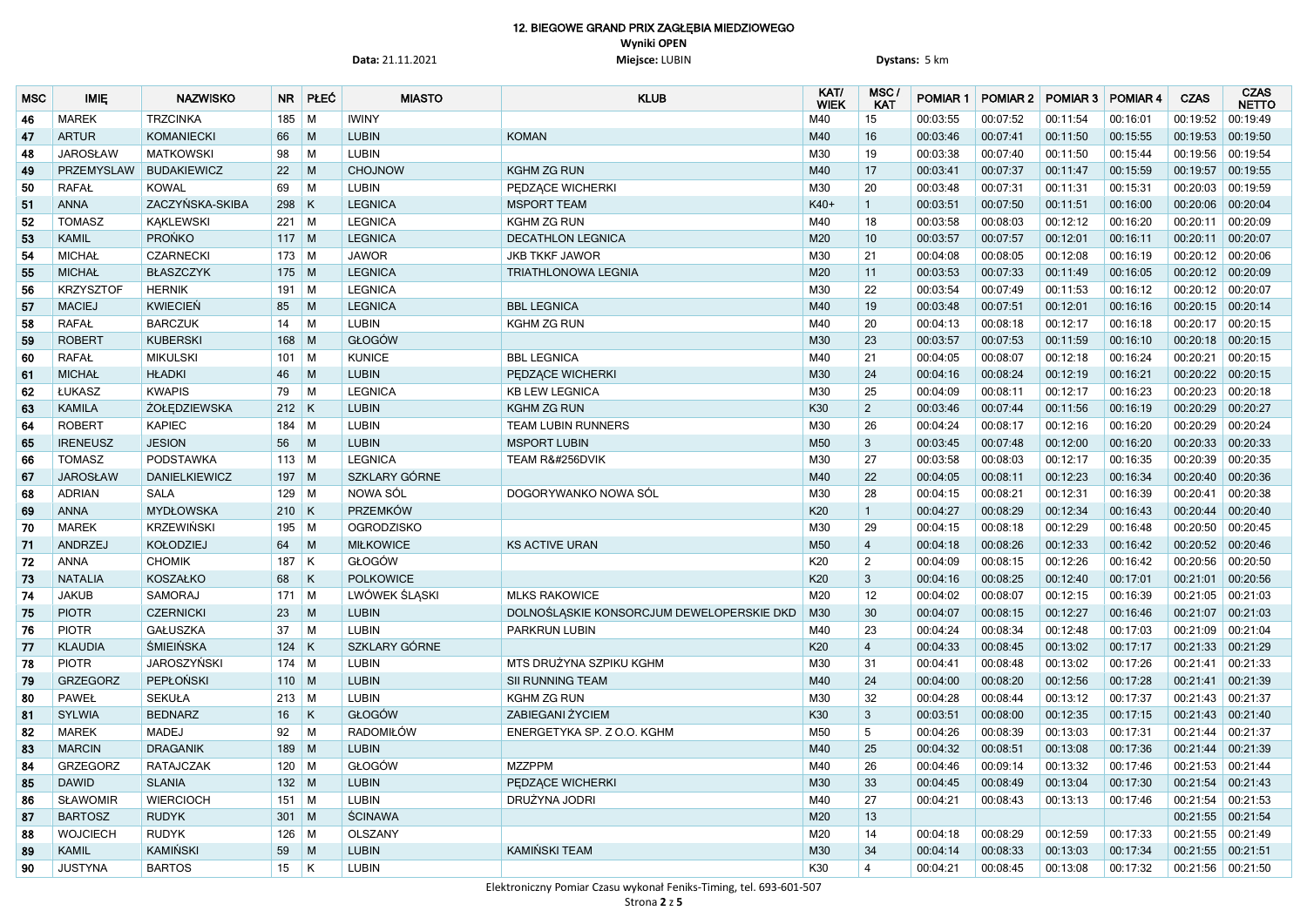# 12. BIEGOWE GRAND PRIX ZAGŁĘBIA MIEDZIOWEGO **Wyniki OPEN**

**Data:** 21.11.2021 **Miejsce:** LUBIN **Dystans:** 5 km

| <b>MSC</b> | <b>IMIE</b>      | <b>NAZWISKO</b>      | <b>NR</b>   | PŁEĆ           | <b>MIASTO</b>           | <b>KLUB</b>                               | KAT/<br><b>WIEK</b> | MSC/<br><b>KAT</b> | <b>POMIAR 1</b> | <b>POMIAR 2</b> | POMIAR 3 POMIAR 4 |          | <b>CZAS</b>         | <b>CZAS</b><br><b>NETTO</b> |
|------------|------------------|----------------------|-------------|----------------|-------------------------|-------------------------------------------|---------------------|--------------------|-----------------|-----------------|-------------------|----------|---------------------|-----------------------------|
| 91         | <b>KRZYSZTOF</b> | WIECZORKIEWICZ       | $149$ M     |                | <b>WADROŻE WIELKIE</b>  | <b>JKS SALAMANDRA</b>                     | M30                 | 35                 | 00:04:14        | 00:08:32        | 00:13:04          | 00:17:39 | 00:21:57            | 00:21:52                    |
| 92         | <b>MAGDA</b>     | PLICH-ZAREBA         | $190$ K     |                | <b>LUBIATÓW</b>         |                                           | K30                 | $5\phantom{.0}$    | 00:04:02        | 00:08:28        | 00:13:03          | 00:17:43 | 00:21:59            | 00:21:58                    |
| 93         | <b>KLAUDIA</b>   | OPACZEWSKA           | $219$ K     |                | <b>MIŁKOWICE</b>        | PRZEBIEGLI MIŁKOWICE                      | K30                 | 6                  | 00:04:11        | 00:08:26        | 00:12:58          | 00:17:36 | 00:21:59 00:21:55   |                             |
| 94         | <b>PAWEŁ</b>     | <b>ROGOŹNICKI</b>    | $122$ M     |                | <b>LUBIN</b>            | #ZALINIAMETY                              | M40                 | 28                 | 00:04:43        | 00:09:01        | 00:13:21          | 00:17:48 | 00:22:00            | 00:21:54                    |
| 95         | <b>MARIUSZ</b>   | <b>BALCEWICZ</b>     | 11          | $\blacksquare$ | <b>LEGNICA</b>          | <b>BBL LEGNICA</b>                        | M50                 | $6\,$              | 00:04:23        | 00:08:45        | 00:13:12          | 00:17:42 | 00:22:06 00:22:00   |                             |
| 96         | <b>PIOTR</b>     | <b>CHROBAK</b>       | 209         | $\blacksquare$ | <b>KOPACZ</b>           | <b>OLAWS ZŁOTORYJA</b>                    | M40                 | 29                 | 00:04:52        | 00:09:09        | 00:13:31          | 00:17:56 | 00:22:11 00:22:04   |                             |
| 97         | <b>MATEUSZ</b>   | <b>DZIĘGIELEWSKI</b> | 31          | M              | <b>LUBIN</b>            | <b>KGHM ZG RUN</b>                        | M30                 | 36                 | 00:04:07        | 00:08:24        | 00:12:57          | 00:17:40 | 00:22:15 00:22:12   |                             |
| 98         | <b>PIOTR</b>     | <b>WOJTKOWIAK</b>    | 155         | $\blacksquare$ | CHOCIANÓW               | BIEGAJĄCY Z CUKRZYCĄ/ WYBIEGANI POLKOWICE | M30                 | 37                 | 00:04:36        | 00:08:55        | 00:13:16          | 00:17:43 | 00:22:16            | 00:22:09                    |
| 99         | <b>RAFAŁ</b>     | <b>SZKOP</b>         | $138$ M     |                | <b>LUBIN</b>            | <b>KGHM ZG RUN</b>                        | M40                 | 30 <sup>°</sup>    | 00:04:35        | 00:09:00        | 00:13:29          | 00:18:02 | 00:22:17            | 00:22:11                    |
| 100        | <b>PIOTR</b>     | <b>KRZYWICKI</b>     | 73          | M              | <b>LEGNICA</b>          | <b>BBL LEGNICA</b>                        | M40                 | 31                 | 00:04:43        | 00:09:10        | 00:13:34          | 00:18:04 | 00:22:17 00:22:11   |                             |
| 101        | <b>MACIEJ</b>    | <b>WOLNIAK</b>       | 199         | M              | <b>ŚCINAWA</b>          | MTS DRUŻYNA SZPIKU                        | M30                 | 38                 | 00:04:34        | 00:09:03        | 00:13:31          | 00:18:01 | 00:22:22            | 00:22:15                    |
| 102        | <b>MARTA</b>     | <b>SŁOTA</b>         | $133$ K     |                | <b>LUBIN</b>            | <b>KGHM ZG RUN</b>                        | K30                 | $\overline{7}$     | 00:04:34        | 00:09:02        | 00:13:30          | 00:18:04 | 00:22:24 00:22:19   |                             |
| 103        | ANDRZEJ          | <b>JACKIEWICZ</b>    | 194         | $\blacksquare$ | <b>OGRODZISKO</b>       |                                           | M50                 | 7                  | 00:04:26        | 00:08:55        | 00:13:30          | 00:18:10 | 00:22:33            | 00:22:27                    |
| 104        | <b>STANISŁAW</b> | <b>BIK</b>           | 19          | M              | <b>LUBIN</b>            |                                           | M50                 | 8                  | 00:04:49        | 00:09:16        | 00:13:43          | 00:18:11 | 00:22:35            | 00:22:26                    |
| 105        | <b>ROBERT</b>    | <b>OLECHNOWSKI</b>   | $105$ M     |                | <b>LUBIN</b>            |                                           | M30                 | 39                 | 00:04:13        | 00:08:42        | 00:13:21          | 00:18:08 | 00:22:37 00:22:35   |                             |
| 106        | <b>WOJCIECH</b>  | <b>SKOBLIŃSKI</b>    | $131$ M     |                | <b>JERZMANOWA</b>       |                                           | M50                 | 9                  | 00:04:58        | 00:09:23        | 00:13:51          | 00:18:15 | 00:22:39            | 00:22:29                    |
| 107        | <b>ELŻBIETA</b>  | <b>KOMANIECKA</b>    | 65          | K              | <b>LUBIN</b>            | <b>KOMAN</b>                              | K40+                | $\overline{2}$     | 00:04:15        | 00:08:51        | 00:13:30          | 00:18:09 | 00:22:39 00:22:36   |                             |
| 108        | <b>MAREK</b>     | <b>WARCHALA</b>      | $145$ M     |                | <b>LUBIN</b>            | <b>KGHM ZG RUN</b>                        | M50                 | 10                 | 00:04:42        | 00:09:13        | 00:13:38          | 00:18:14 | 00:22:43            | 00:22:38                    |
| 109        | <b>KORNELIA</b>  | PRZYBYŁA             | $170$ M     |                | <b>WŁODZICE MAŁE</b>    | <b>MLKS RAKOWICE</b>                      | M20                 | 15                 | 00:04:45        | 00:09:17        | 00:13:35          | 00:18:14 | 00:22:46 00:22:43   |                             |
| 110        | <b>NATALIA</b>   | ZASUŃ-MISIUR         | $158$ K     |                | PRZEMKÓW                |                                           | K30                 | 8                  | 00:04:42        | 00:09:19        | 00:13:55          | 00:18:26 | 00:22:47 00:22:44   |                             |
| 111        | <b>BARBARA</b>   | <b>TUCZYNSKA</b>     | $143$ K     |                | <b>JERZMANOWA</b>       | <b>BEZ BALASTU</b>                        | K40+                | 3                  | 00:04:45        | 00:09:14        | 00:13:47          | 00:18:22 | 00:22:53            | 00:22:48                    |
| 112        | <b>JOANNA</b>    | <b>MROZKOWIAK</b>    | $102$ K     |                | GŁOGÓW                  | BIEGAM BO LUBIE GŁOGÓW                    | K30                 | 9                  | 00:04:34        | 00:09:11        | 00:13:50          | 00:18:34 | 00:22:59            | 00:22:55                    |
| 113        | <b>ZBIGNIEW</b>  | <b>POMYKAŁA</b>      | $206$ M     |                | ŁUKASZÓW                | <b>OLAWS ZŁOTORYJA</b>                    | M50                 | 11                 | 00:04:56        | 00:09:33        | 00:14:07          | 00:18:38 | 00:23:01            | 00:22:55                    |
| 114        | <b>ALICJA</b>    | KACZAN               | 57          | K              | <b>CHOJNÓW</b>          |                                           | K20                 | $5\phantom{.0}$    | 00:05:14        | 00:09:41        | 00:14:01          | 00:18:29 | 00:23:03 00:22:54   |                             |
| 115        | <b>KRZYSIEK</b>  | <b>ZIELONKA</b>      | 161         | M              | <b>CHOJNÓW</b>          |                                           | M20                 | 16                 | 00:05:15        | 00:09:41        | 00:14:00          | 00:18:30 | 00:23:04            | 00:22:54                    |
| 116        | <b>BARBARA</b>   | <b>LEŚNIAK</b>       | 87          | K              | WLEŃ                    |                                           | K40+                | $\overline{4}$     | 00:04:34        | 00:09:09        | 00:13:47          | 00:18:25 | 00:23:04            | 00:23:02                    |
| 117        | <b>JANUSZ</b>    | <b>MYDŁOWSKI</b>     | $211$ M     |                | PRZEMKÓW                |                                           | M50                 | 12                 | 00:04:52        | 00:09:29        | 00:14:08          | 00:18:48 | 00:23:12 00:23:08   |                             |
| 118        | ŁUKASZ           | <b>OSIŃSKI</b>       | $107$ M     |                | <b>PRZEMKÓW</b>         | ABY DO METY PRZEMKÓW                      | M30                 | 40                 | 00:04:40        | 00:09:14        | 00:13:53          | 00:18:36 | 00:23:12 00:23:06   |                             |
| 119        | <b>WOJCIECH</b>  | <b>SZWAJKA</b>       | $141$ M     |                | <b>LUBIN</b>            |                                           | M40                 | 32                 | 00:04:42        | 00:09:19        | 00:13:59          | 00:18:45 | 00:23:17 00:23:13   |                             |
| 120        | <b>JACEK</b>     | <b>KOCIUCKI</b>      | 63          | M              | GŁOGÓW                  |                                           | M50                 | 13                 | 00:04:41        | 00:09:13        | 00:13:50          | 00:18:40 | $00:23:18$ 00:23:11 |                             |
| $121$      | <b>WALDEMAR</b>  | <b>BINIECKI</b>      | 20          | M              | <b>GROMADKA</b>         | <b>BINIU TEAM</b>                         | M50                 | 14                 | 00:04:29        | 00:09:14        | 00:13:57          | 00:18:42 | 00:23:22 00:23:19   |                             |
| 122        | <b>MAREK</b>     | <b>SIKORA</b>        | $130$ M     |                | GŁOGÓW                  | BIEGAM BO LUBIE GŁOGÓW                    | M40                 | 33                 | 00:04:52        | 00:09:24        | 00:14:09          | 00:18:57 | 00:23:30 00:23:21   |                             |
| 123        | <b>OLIWIA</b>    | <b>GASIOR</b>        | $177$ K     |                | <b>LEGNICA</b>          | <b>TRIATHLONOWA LEGNIA</b>                | K20                 | 6                  | 00:04:28        | 00:09:01        | 00:13:58          | 00:18:49 | 00:23:30 00:23:26   |                             |
| 124        | <b>JOANNA</b>    | <b>ŁUKASIK</b>       | 90          | K              | <b>RAKOWICE WIELKIE</b> | MLKS "RAKOWICE                            | K40+                | 5                  | 00:04:44        | 00:09:31        | 00:14:16          | 00:18:51 | 00:23:43 00:23:41   |                             |
| 125        | <b>PIOTR</b>     | <b>BOBOWSKI</b>      | 21          | M              | <b>POLKOWICE</b>        |                                           | M40                 | 34                 | 00:05:06        | 00:09:46        | 00:14:24          | 00:19:05 | 00:23:44 00:23:35   |                             |
| 126        | <b>KAROLINA</b>  | <b>FUROWICZ</b>      | 34          | K              | SZKLARY GÓRNE           |                                           | K40+                | 6                  | 00:04:51        | 00:09:40        | 00:14:31          | 00:19:16 | 00:23:48 00:23:43   |                             |
| 127        | <b>PAWEŁ</b>     | <b>GRYGIEL</b>       | 44          | M              | <b>LUBIN</b>            | <b>KGHM ZG RUN</b>                        | M40                 | 35                 | 00:04:33        | 00:09:09        | 00:13:54          | 00:18:48 | 00:23:53 00:23:49   |                             |
| 128        | <b>NORBERT</b>   | <b>MARZOL</b>        | 95          | M              | <b>LUBIN</b>            |                                           | M40                 | 35                 | 00:04:56        | 00:09:30        | 00:14:20          | 00:19:08 | 00:23:53 00:23:44   |                             |
| 129        | <b>OSKAR</b>     | <b>BIAŁACH</b>       | 18          | M              | <b>CHOJNÓW</b>          |                                           | M30                 | 41                 | 00:05:02        | 00:09:50        | 00:14:39          | 00:19:31 | 00:23:56 00:23:46   |                             |
| 130        | ANDRZEJ          | <b>CUKROWSKI</b>     | 192 M       |                | ZŁOTORYJA               | <b>OLAWS ZŁOTORYJA</b>                    | M40                 | 37                 | 00:04:24        | 00:09:17        | 00:14:18          | 00:19:15 | 00:23:56 00:23:55   |                             |
| 131        | <b>MARTA</b>     | <b>JARZEBSKA</b>     | $52 \mid K$ |                | <b>MIROSZOWICE</b>      | <b>RX FITNESS</b>                         | $K40+$              | $\overline{7}$     | 00:04:52        | 00:09:40        | 00:14:33          | 00:19:29 | 00:24:06 00:24:00   |                             |
| 132        | <b>KACPER</b>    | <b>MOGIELNICKI</b>   | $169$ M     |                | NOWA WIEŚ ZŁOTORYJSKA   | <b>MLKS RAKOWICE</b>                      | M20                 | 17                 | 00:04:47        | 00:09:21        | 00:14:14          | 00:19:35 |                     | $00:24:14$ 00:24:12         |
| 133        | <b>ROMAN</b>     | PIZOŃ                | $201$ M     |                | <b>POLKOWICE</b>        | <b>MTS</b>                                | M50                 | 15                 | 00:05:20        | 00:10:03        | 00:14:48          | 00:19:40 | 00:24:19 00:24:10   |                             |
| 134        | <b>JOANNA</b>    | <b>GARLICKA</b>      | 38          | K              | <b>OSIEK</b>            | MTS DRUŻYNA SZPIKU                        | K40+                | 8                  | 00:05:08        | 00:09:57        | 00:14:42          | 00:19:30 |                     | $00:24:19$ 00:24:12         |
| 135        | <b>DAWID</b>     | <b>KLEPACZEK</b>     | $61$ M      |                | <b>LUBIN</b>            | DALEKO JESZCZE ?!? TEAM                   | M40                 | 38                 | 00:05:25        | 00:10:10        | 00:14:57          | 00:19:43 | $00:24:21$ 00:24:11 |                             |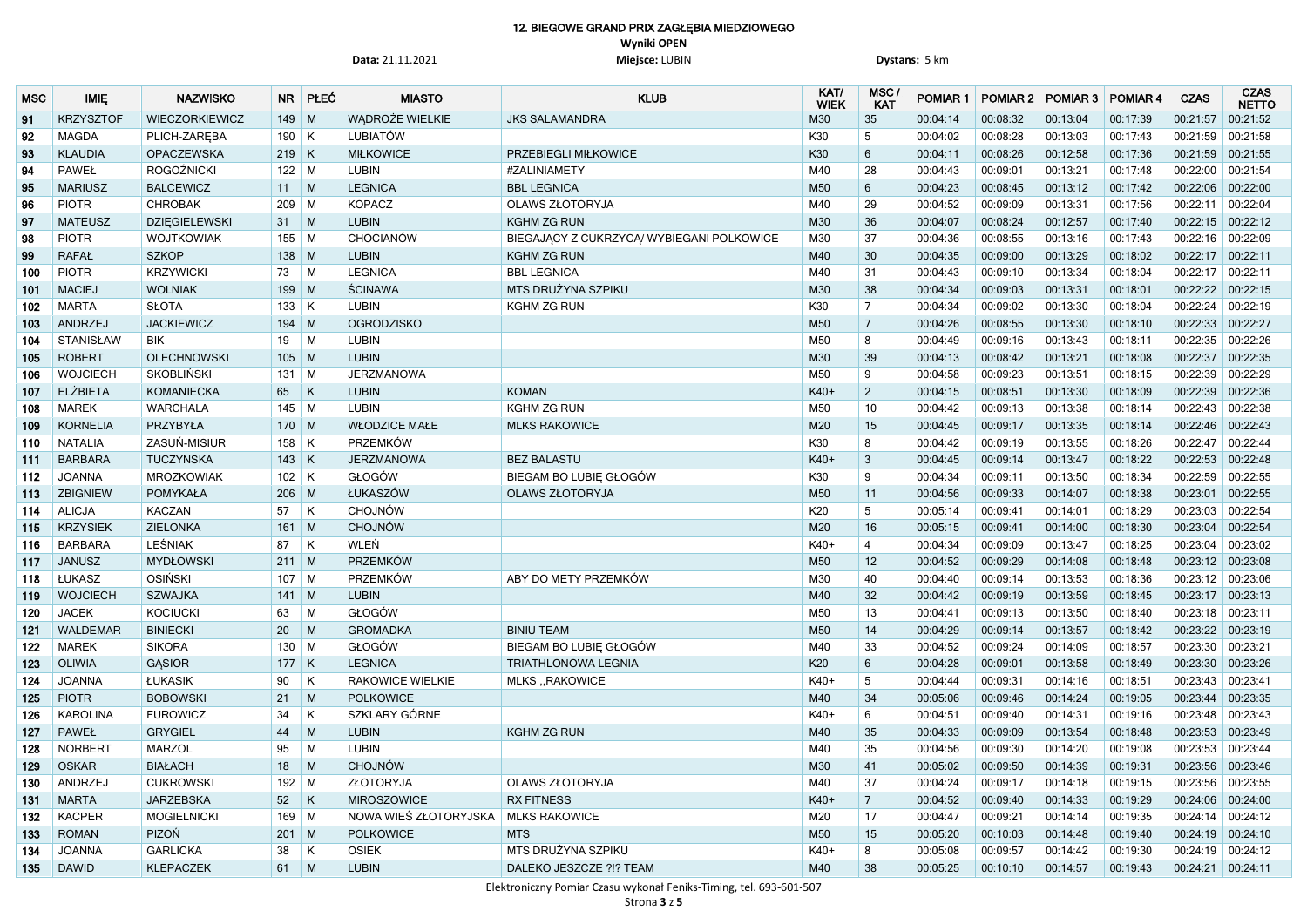## 12. BIEGOWE GRAND PRIX ZAGŁĘBIA MIEDZIOWEGO **Wyniki OPEN Data:** 21.11.2021 **Miejsce:** LUBIN **Dystans:** 5 km

| <b>MSC</b> | <b>IMIE</b>      | <b>NAZWISKO</b>    | NR              | PŁEĆ         | <b>MIASTO</b>          | <b>KLUB</b>                        | KAT/<br><b>WIEK</b> | MSC/<br><b>KAT</b> | <b>POMIAR 1</b> | POMIAR 2   POMIAR 3   POMIAR 4 |          |          | <b>CZAS</b>         | <b>CZAS</b><br><b>NETTO</b> |
|------------|------------------|--------------------|-----------------|--------------|------------------------|------------------------------------|---------------------|--------------------|-----------------|--------------------------------|----------|----------|---------------------|-----------------------------|
| 136        | <b>AGNIESZKA</b> | WIECZORKIEWICZ     | $150$ K         |              | <b>WADROŻE WIELKIE</b> | <b>JKS SALAMANDRA</b>              | K20                 | $\overline{7}$     | 00:04:21        | 00:09:10                       | 00:14:14 | 00:19:26 | 00:24:22            | 00:24:18                    |
| 137        | <b>DARIUSZ</b>   | ZAWADZKI           | $159$ M         |              | <b>LUBIN</b>           | <b>WATAHA</b>                      | M40                 | 39                 | 00:05:18        | 00:10:05                       | 00:14:50 | 00:19:37 | 00:24:24            | 00:24:13                    |
| 138        | <b>ANNA</b>      | <b>MROŻEK</b>      | 181             | K            | NOWA WIEŚ ZŁOTORYJSKA  |                                    | K30                 | 10 <sup>°</sup>    | 00:04:39        | 00:09:32                       | 00:14:39 | 00:19:43 | 00:24:28            | 00:24:27                    |
| 139        | <b>DOMINIKA</b>  | PARASZCZUK         | $109$ K         |              | GŁOGÓW                 | BIEGAM BO LUBIE GŁOGÓW             | K40+                | 9                  | 00:05:11        | 00:10:04                       | 00:14:56 | 00:19:51 | 00:24:29            | 00:24:21                    |
| 140        | <b>MARTYNA</b>   | <b>SAJA</b>        | $127$ K         |              | <b>CHOJNÓW</b>         | <b>DECATHLON LEGNICA</b>           | K20                 | 8                  | 00:04:31        | 00:09:19                       | 00:14:21 | 00:19:36 | 00:24:43            | 00:24:38                    |
| 141        | <b>KACPER</b>    | <b>BILEWICZ</b>    | $178$ M         |              | <b>LUBIN</b>           |                                    | M20                 | 18                 | 00:04:56        | 00:10:00                       | 00:15:01 | 00:20:02 | 00:24:54            | 00:24:44                    |
| 142        | <b>MICHALINA</b> | WOLNY-KRUSZYŃSKA   | $156$ K         |              | <b>LUBIN</b>           | PEDZĄCE WICHERKI                   | K40+                | 10 <sup>°</sup>    | 00:05:08        | 00:09:41                       | 00:14:57 | 00:20:03 | 00:24:58   00:24:50 |                             |
| 143        | <b>MONIKA</b>    | <b>PAWŁOWICZ</b>   | $217$ K         |              | <b>LUBIN</b>           |                                    | K30                 | 11                 | 00:04:42        | 00:09:39                       | 00:14:54 | 00:20:06 | 00:24:58            | 00:24:53                    |
| 144        | <b>KATARZYNA</b> | <b>KRZEMIŃSKA</b>  | 72              | $\mathsf{K}$ | <b>LUBIN</b>           |                                    | K40+                | 11                 | 00:04:56        | 00:09:43                       | 00:14:38 | 00:19:47 | 00:24:59 00:24:52   |                             |
| 145        | <b>RAFAŁ</b>     | <b>RATAJCZAK</b>   | 121             | M            | <b>RUSZOWICE</b>       | <b>MZZPPM</b>                      | M40                 | 40                 | 00:05:13        | 00:10:10                       | 00:15:04 | 00:20:05 | 00:25:00 00:24:54   |                             |
| 146        | <b>KRYSTYNA</b>  | <b>POMYKAŁA</b>    | $207$ K         |              | ŁUKASZÓW               | <b>OLAWS ZŁOTORYJA</b>             | K40+                | 12                 | 00:05:09        | 00:10:12                       | 00:15:16 | 00:20:13 | 00:25:08            | 00:25:01                    |
| 147        | ZDZISŁAW         | <b>AUGUSTYN</b>    | $167$ M         |              | <b>LUBIN</b>           | <b>ZG RUN KGHM</b>                 | $M60+$              | $\overline{2}$     | 00:05:19        | 00:10:14                       | 00:15:17 | 00:20:17 | 00:25:09            | 00:25:03                    |
| 148        | <b>MONIKA</b>    | <b>RZĄSA</b>       | 205             | K            | <b>LEGNICA</b>         |                                    | K30                 | 12                 | 00:05:16        | 00:10:11                       | 00:15:16 | 00:20:26 | 00:25:13            | 00:25:07                    |
| 149        | <b>EWA</b>       | <b>MATEJCZUK</b>   | 97              | $\mathsf{K}$ | GŁOGÓW                 | <b>KGHM ZG RUN</b>                 | K30                 | 13                 | 00:05:29        | 00:10:34                       | 00:15:32 | 00:20:33 | 00:25:17 00:25:08   |                             |
| 150        | <b>GRZEGORZ</b>  | <b>SZLACHTER</b>   | 139             | M            | <b>LUBIN</b>           | <b>KGHM ZG RUN</b>                 | M30                 | 42                 | 00:04:49        | 00:09:53                       | 00:15:19 | 00:20:30 | 00:25:19 00:25:17   |                             |
| 151        | <b>DARIUSZ</b>   | <b>FEDOROWICZ</b>  | 32 <sup>2</sup> | M            | <b>GÓRA</b>            |                                    | M30                 | 43                 | 00:05:13        | 00:10:13                       | 00:15:22 | 00:20:26 | 00:25:28 00:25:22   |                             |
| 152        | <b>TOMASZ</b>    | ŁUSZCZAKIEWICZ     | 91              | M            | <b>LUBIN</b>           | BIEGAJĄCA KASTA MIEDZIOWEGO MIASTA | M40                 | 41                 | 00:05:48        | 00:10:48                       | 00:15:37 | 00:20:46 | 00:25:48 00:25:40   |                             |
| 153        | <b>KORNELIA</b>  | ZIĘTAL             | 166             | K            | <b>LUBIN</b>           | MLKS SOKÓŁ LUBIN SEKCJA BIEGOWA    | K20                 | 9                  | 00:05:47        | 00:10:48                       | 00:15:34 | 00:20:49 | 00:25:51            | 00:25:44                    |
| 154        | <b>ANETA</b>     | <b>DRAŻBA</b>      | 26              | K            | <b>BADZÓW</b>          |                                    | K30                 | 14                 | 00:05:00        | 00:10:06                       | 00:15:15 | 00:20:32 | 00:25:51 00:25:43   |                             |
| 155        | <b>MONIKA</b>    | ZIĘTAL             | $162$ K         |              | <b>LUBIN</b>           | <b>KGHM ZG RUN</b>                 | K30                 | 15                 | 00:05:47        | 00:10:47                       | 00:15:35 | 00:20:49 | 00:25:53            | 00:25:45                    |
| 156        | <b>AGNIESZKA</b> | WOJEWÓDKA          | $153$ K         |              | WLEŃ                   | <b>MLKS, RAKOWICE</b>              | K20                 | 10 <sup>°</sup>    | 00:04:33        | 00:09:08                       | 00:14:11 | 00:20:41 | 00:25:54 00:25:51   |                             |
| 157        | <b>LESZEK</b>    | <b>PANACHEDA</b>   | 108             | $\mid M$     | <b>BOGATYNIA</b>       | GÓRNE ŁUŻYCE BOGATYNIA             | M50                 | 16                 | 00:04:43        | 00:09:59                       | 00:15:26 | 00:20:48 | 00:25:59            | 00:25:58                    |
| 158        | <b>SŁAWOMIR</b>  | <b>STASZCZUK</b>   | 198 M           |              | PORAJÓW                | GÓRNE ŁUŻYCE SIENIAWKA             | M40                 | 42                 | 00:04:35        | 00:09:49                       | 00:15:13 | 00:20:38 | 00:26:01            | 00:26:01                    |
| 159        | <b>PIOTR</b>     | <b>METZ</b>        | 99              | M            | <b>LUBIN</b>           |                                    | M20                 | 19                 | 00:04:59        | 00:10:03                       | 00:15:22 | 00:21:00 | $00:26:12$ 00:26:03 |                             |
| 160        | <b>KAMIL</b>     | <b>JARKOWSKI</b>   | $\overline{1}$  | M            | <b>LUBIN</b>           |                                    | M40                 | 43                 | 00:05:53        | 00:11:02                       | 00:15:56 | 00:21:04 | 00:26:14            | 00:26:04                    |
| 161        | <b>EMILIA</b>    | <b>RYGIEL</b>      | 80              | K            |                        | <b>SEKCJA BIEGOWA</b>              | K40+                | 13                 | 00:04:55        | 00:10:07                       | 00:15:27 | 00:20:55 | 00:26:17 00:26:10   |                             |
| 162        | <b>ADRIANNA</b>  | <b>SZCZUROWSKA</b> | $183$ K         |              | GŁOGÓW                 |                                    | K20                 | 11                 | 00:05:46        | 00:10:58                       | 00:16:18 | 00:21:43 | 00:27:00 00:26:51   |                             |
| 163        | <b>JOANNA</b>    | <b>SZCZUROWSKA</b> | $137$ K         |              | GŁOGÓW                 | MTS DRUŻYNA SZPIKU KGHM            | K40+                | 14                 | 00:05:47        | 00:11:00                       | 00:16:18 | 00:21:43 | 00:27:00 00:26:52   |                             |
| 164        | MAGDALENA        | <b>GAJEWSKA</b>    | 36              | K            | <b>LUBIN</b>           | MIEDZIOWE TOWARZYSTWO SPORTOWE     | K30                 | 16                 | 00:05:21        | 00:10:35                       | 00:16:00 | 00:21:28 | 00:27:00 00:26:53   |                             |
| 165        | <b>KRZYSZTOF</b> | JAŚKIEWICZ         | $202$ M         |              | <b>LUBIN</b>           |                                    | M40                 | 44                 | 00:05:44        | 00:10:55                       | 00:16:17 | 00:21:45 | 00:27:09  00:26:59  |                             |
| 166        | <b>NATALIA</b>   | <b>KALINOWSKA</b>  | 28              | K            | <b>LUBIN</b>           |                                    | K30                 | 17                 | 00:05:49        | 00:11:06                       | 00:16:25 | 00:22:03 | 00:27:30 00:27:21   |                             |
| 167        | <b>PAWEŁ</b>     | <b>KOZŁOWSKI</b>   | 70              | M            | <b>LUBIN</b>           |                                    | M20                 | 20                 | 00:05:43        | 00:10:57                       | 00:16:32 | 00:22:09 | 00:27:30  00:27:18  |                             |
| 168        | MAŁGORZATA       | ŚCISŁO             | $142$ K         |              | <b>LUBIN</b>           |                                    | K20                 | 12                 | 00:05:47        | 00:11:10                       | 00:16:35 | 00:22:07 | 00:27:33 00:27:23   |                             |
| 169        | <b>KAMILA</b>    | <b>PEDLOWSKA</b>   | $111$ K         |              | GŁOGÓW                 |                                    | K20                 | 13                 | 00:05:14        | 00:10:45                       | 00:16:24 | 00:22:07 | 00:27:33 00:27:27   |                             |
| 170        | <b>GRZEGORZ</b>  | KALIŃSKI           | 58              | M            | GŁOGÓW                 |                                    | M20                 | 21                 | 00:05:13        | 00:10:44                       | 00:16:24 | 00:22:10 | 00:27:35 00:27:29   |                             |
| 171        | ALEKSANDRA       | RAJCZAKOWSKA       | $180$ K         |              | <b>LUBIN</b>           | <b>GRUBIKO</b>                     | K20                 | 14                 | 00:05:45        | 00:10:58                       | 00:16:23 | 00:21:55 | 00:27:39 00:27:29   |                             |
| 172        | <b>KAMIL</b>     | URBAŃSKI           | $144$ M         |              | <b>LEGNICA</b>         | ***** ***                          | M40                 | 45                 | 00:05:17        | 00:10:21                       | 00:15:57 | 00:21:52 | 00:27:48 00:27:42   |                             |
| 173        | MAŁGORZATA       | <b>DOBROWOLSKA</b> | $200$ K         |              | <b>LUBIN</b>           | BIEGAJĄCA KASTA MIEDZIOWEGO MIASTA | $K40+$              | 15                 | 00:05:52        | 00:11:18                       | 00:16:51 | 00:22:24 | 00:27:57 00:27:48   |                             |
| 174        | <b>URSZULA</b>   | KOPEĆ              | 67   K          |              | <b>LUBIN</b>           |                                    | K30                 | 18                 | 00:05:40        | 00:11:14                       | 00:16:56 | 00:22:31 | 00:27:57 00:27:45   |                             |
| 175        | ANETA            | WOŹNIAK            | $215$ K         |              | <b>LUBIN</b>           |                                    | K30                 | 19                 | 00:05:39        | 00:11:13                       | 00:16:56 | 00:22:32 | 00:27:57 00:27:46   |                             |
| 176        | <b>JULITA</b>    | <b>DROZD</b>       | 27              | K            | <b>LUBIN</b>           |                                    | K20                 | 15                 | 00:05:49        | 00:11:12                       | 00:16:53 | 00:22:32 | 00:28:08 00:27:59   |                             |
| 177        | <b>NATALIA</b>   | <b>WIECZOREK</b>   | $148$ K         |              | <b>LEGNICA</b>         |                                    | K20                 | 16                 | 00:05:49        | 00:11:10                       | 00:16:52 | 00:22:30 | 00:28:09  00:28:00  |                             |
| 178        | KAŁUŻA           | <b>MARTA</b>       | 94              | K            | <b>POLKOWICE</b>       |                                    | K30                 | 20                 | 00:05:26        | 00:11:15                       | 00:17:03 | 00:23:02 | 00:28:52 00:28:48   |                             |
| 179        | <b>PILCH</b>     | <b>BARBARA</b>     | 12              | K            | <b>POLKOWICE</b>       |                                    | K40+                | 16                 | 00:05:25        | 00:11:15                       | 00:17:04 | 00:23:02 | 00:28:52 00:28:48   |                             |
| 180        | MARTA            | <b>FRELEK</b>      | 83   $K$        |              | WROCŁAW                | <b>FRELKI</b>                      | K30                 | 21                 | 00:06:08        | 00:11:56                       | 00:17:48 | 00:23:40 | 00:29:29 00:29:19   |                             |